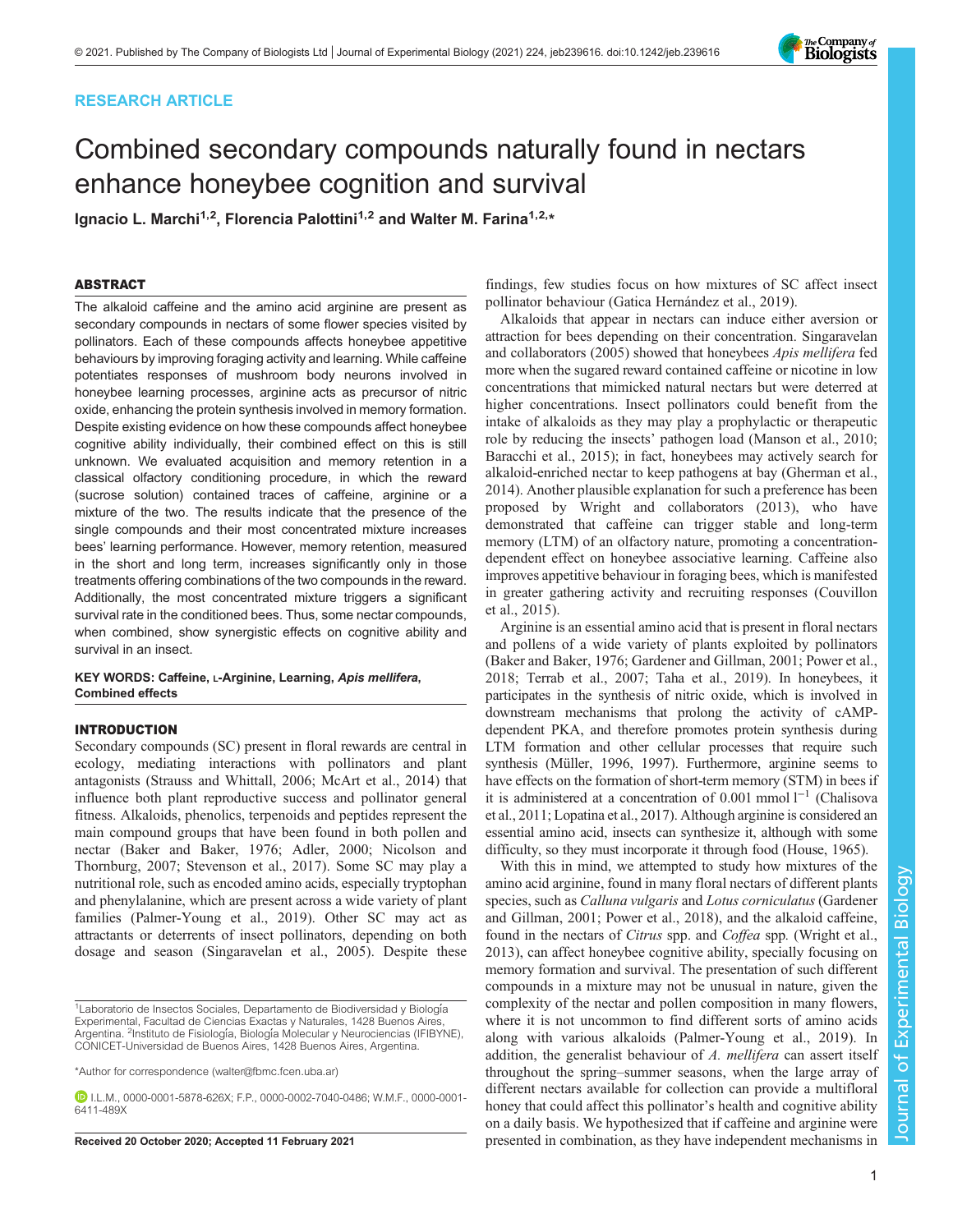the memory formation processes, they would have a positive effect in this matter. To achieve this, we conducted olfactory conditioning assays where a given olfactory stimulus (conditioned stimulus) was paired with a reward (unconditioned stimulus), which could contain caffeine, arginine or a mixture of the two in different concentrations within the natural range found in nectar. Olfactory memory was tested 15 min and 24 h after bees were conditioned (STM and LTM, respectively). The survival of the animals, after all the conditioning procedures had been made, was also quantified.

# MATERIALS AND METHODS

## Study site, animals and chemical compounds

Experiments were carried out at the Experimental Field of the University of Buenos Aires, Argentina (34°32′S, 58°26′W) between January and March 2019. Honeybees workers (Apis mellifera Linnaeus 1758) of unknown age were captured as they landed at the entrance of at least 10 different Langstroth hives of 10 frames each and composed of a mated queen, three or four frames of capped brood, food reserves and about 20,000 individuals.

The chemical compounds used to prepare the different treatments (see Table 1) were caffeine (Caff ) and L-arginine (Arg) (Sigma-Aldrich, Steinheim, Germany). To prepare the different solutions, we considered the caffeine and L-arginine concentrations previously used in honeybee learning studies ([Chalisova et al., 2011; Wright](#page-6-0) [et al., 2013](#page-6-0); [Lopatina et al., 2017\)](#page-6-0). In the case of caffeine, the concentrations used are within the range found in natural nectars [\(Kretschmar and Baumann, 1999; Wright et al., 2013](#page-6-0)). In the case of L-arginine, the concentrations used are below the range found in natural nectars ([Gardener and Gillman, 2001](#page-6-0)).

For classical conditioning assays, we used 1-hexanol and nonanal (Sigma-Aldrich), both pure odours commonly present in floral fragrances [\(Knudsen et al., 1993](#page-6-0)) that are known to be similarly learned by honeybees ([Guerrieri et al., 2005](#page-6-0)).

## Bee capture and harnessing

Captured bees were anaesthetized in the laboratory at −4°C for 1 min and then individually harnessed in metal tubes. Cold anaesthetization was carried out to reduce stress levels and increase the survival rate [\(Takeda, 1961;](#page-6-0) [Bitterman et al., 1983](#page-5-0); [Matsumoto et al., 2012](#page-6-0)). Afterwards, bees were kept in darkness in an incubator at 28°C and 75% relative humidity, for 1 h prior to the experiments. Harnessing restrained the body movements of the bees but allowed them to freely move their antennae and mouthparts [\(Bitterman et al., 1983;](#page-5-0) [Guerrieri et al., 2005\)](#page-6-0).

#### Behavioural assays

To study how caffeine, L-arginine and mixtures of the two could affect associative learning and memory in honeybees, several worker bees were harnessed to undergo a classical conditioning

Table 1. Composition of the sucrose solution and secondary compounds used for the different treatments

| Treatment  | Concentration                                     |
|------------|---------------------------------------------------|
| Control    | 1.8 mol $I^{-1}$ SS                               |
| Caffeine   | $SS+0.05$ mmol $I^{-1}$ Caff                      |
|            | $SS+0.15$ mmol $I^{-1}$ Caff                      |
| L-Arginine | SS+0.01 mmol $I^{-1}$ Arg                         |
|            | SS+0.03 mmol $I^{-1}$ Arg                         |
| Mixture    | SS+0.15 mmol $I^{-1}$ Caff+0.01 mmol $I^{-1}$ Arg |
|            | SS+0.15 mmol $I^{-1}$ Caff+0.03 mmol $I^{-1}$ Arg |

Sucrose solution (SS; 1.8 mol  $I^{-1}$ ) was used as the unconditioned stimulus; caffeine (Caff) and L-arginine (Arg) were added to this at the indicated concentrations.

protocol adapted from the proboscis extension response (PER) paradigm ([Bitterman et al., 1983;](#page-5-0) [Guerrieri et al., 2005; Felsenberg](#page-6-0) [et al., 2011](#page-6-0); [Matsumoto et al., 2012](#page-6-0)). During a PER conditioning procedure, bees learn to associate a given olfactory stimulus (conditioned stimulus, CS) with a reward (unconditioned stimulus, US). Here, the reward contained different concentrations of the above secondary compounds (Table 1). The goal of this study was to follow their effect on three different stages of the associative learning process: acquisition (during the PER conditioning assay) and memory retention, in the short term (15 min after conditioning) and long term (24 h after conditioning).

#### Olfactory classical conditioning of proboscis extension

To perform the PER assays, a device that delivered a continuous airflow (50 ml s<sup>-1</sup>) was used for the application of the odorant; 4 µl of pure odorant impregnated on 30×3 mm filter paper inside a syringe was delivered through a secondary airstream (6.25 ml s<sup>-1</sup>) to the head of the bee. A fan extracted the released odours to avoid contamination. Bees underwent 5 training trials of paired CS–US presentations, with an inter-trial interval between CS presentations of 15 min. Each learning trial lasted 39 s. Before odour presentation, bees rested for 16 s in the airflow for familiarization as well as for testing their response to the mechanical stimulus. Only bees that did not respond to the mechanical airflow stimulus were used. For the classical conditioning training procedure, the CS was presented for 6 s. Reward, according to the treatment, was presented for 3 s on the proboscis (mouthparts), 3 s after the onset of the CS. After odour presentation, the learning trial ended with 17 s of clean airflow.

## STM evaluation

To evaluate whether the bees had formed a memory immediately after the learning assay, bees stayed harnessed for 15 min and were then subjected to (1) presentation of the CS and (2) presentation of the novel odour, both without reinforcement. The presentation order of the odours during the tests was balanced and a time gap of 15 min was used between each presentation. Although the two odours have been reported to be equally preferred by bees ([Guerrieri et al.,](#page-6-0) [2005\)](#page-6-0), they had both been used either as a CS or s novel odour, in a balanced number of events, without showing any differential responses. The PER was considered during the first 3 s of presentation of the test odour. After the last odour presentation, all the bees were also checked for the unconditioned PER to antennal contact with reward (sucrose solution) and were discarded in the case of no response.

# LTM evaluation

To evaluate LTM after the learning assay, the trained bees were maintained harnessed and tested with both odours alone 24 h later. To keep them alive for that period, each experimental subject was fed with 1.8 mol l−<sup>1</sup> unscented sucrose solution 15 min after the behavioural assay. Honeybees were fed with sucrose solution through a micropipette tip, which allowed them to drink until satiation. Then, they were kept in darkness in an incubator at 28°C and 75% relative humidity, and fed again to satiety with the same method 12 h later, maintaining them in the incubator under the same conditions until the 24 h period ended.

## Survival under the behavioural assays

In addition, the survival of the experimental subjects exposed to conditioning was recorded 24 h after the end of the training period. The response variable obtained in this case was also of the dichotomous 'yes/no' type at the end of the prescribed time.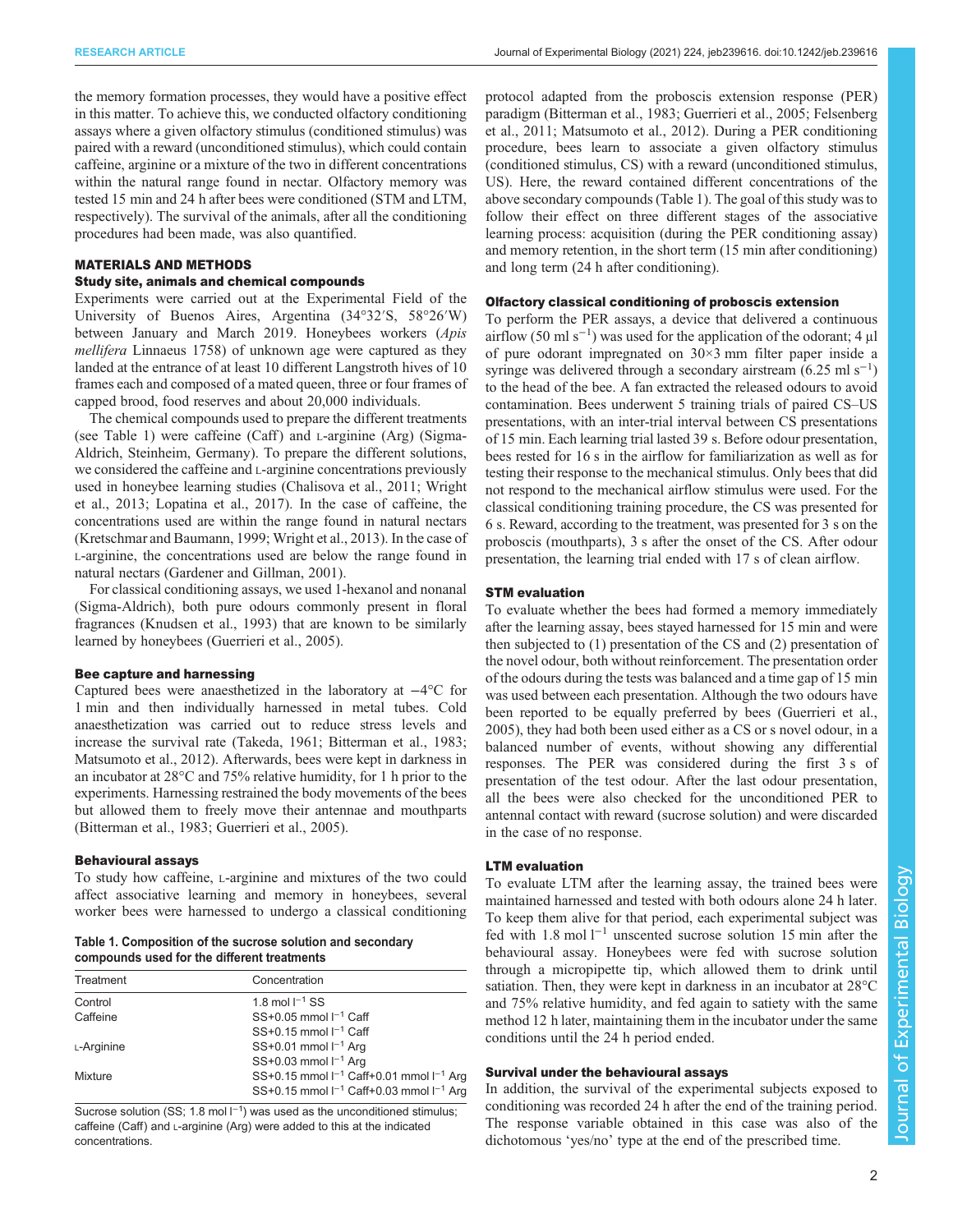## Statistical analysis

All statistical tests were performed with R v3.3.3 [\(http://www.R](http://www.R-project.org/)[project.org/](http://www.R-project.org/)). The proposed models have a binomial logistic regression, as their variables respond to a certain number of successful events (individuals that extend the proboscis or manage to survive) over a defined total number of individuals which are part of the experimental group. The PER in the conditioning trials was evaluated using generalized linear mixed effects models (GLMM) and the response in the test and survival stages was evaluated using generalized linear models (GLM), following a binomial error distribution and using the glmer and glm functions of the lme4 package [\(Bates et al., 2015](#page-5-0)).

In the conditioning assays, a model with the type of treatment and the trial number as two fixed factors was proposed. The trial factor had 4 levels, which corresponded to those of the 2nd to the 5th trial. The treatment factor had 3 levels depending on the compound used: 0.05 mmol l−<sup>1</sup> Caff, 0.15 mmol l−<sup>1</sup> Caff and its control; 0.01 mmol l−<sup>1</sup> Arg, 0.03 mmol  $l^{-1}$  Arg and its control; and 0.15 mmol  $l^{-1}$ Caff+0.01 mmol l<sup>−1</sup> Arg, 0.15 mmol l<sup>−1</sup> Caff+0.03 mmol l<sup>−1</sup> Arg and its control. These groups were arranged in this manner given the seasonal shift and the differential ability of bees to learn throughout the seasons ([Matsumoto et al., 2012\)](#page-6-0). If experimental groups had been set to compete with one another, then the experiments would have taken a longer time to run, risking a change in the appetitive behaviour due to these environmental shifts. In this way, the group exposed to the caffeine treatments was developed during January–February and the groups exposed to L-arginine and mixtures of caffeine and L-arginine were developed in February– March. Furthermore, each individual bee was considered as a random factor (1|ind, in R coding).

In the STM test, the response to the CS was analysed, considering exclusively those bees that had not extended the proboscis to the novel odour. This was done to distinguish responses that were odour specific to the CS.

For the LTM test, those bees that could survive after 24 h and that had also managed to respond effectively during the first evaluation were used as the total base of individuals to be analysed. Then, only those individuals that had retained their previous behaviour (responding effectively to the CS but not to the novel odour, the same criteria as in the previous test), were registered as having effective responses in this instance.

For the survival analysis, all the bees that ended the training phase and the testing phase performed 15 min after training were followed until they were tested 24 h later. Unlike the previous cases, there was no discrimination in the selection of such individuals regarding their responses.

The GLM and GLMM models were simplified as follows: significance of the different terms was tested starting from the higher-order terms model using anova function to compare between nested models [\(Bates et al., 2015](#page-5-0)). Non-significant terms (P>0.05) were removed (see [Tables S1, S2 and S4\)](http://jeb.biologists.org/lookup/doi/10.1242/jeb.239616.supplemental). In the case of comparisons between the different levels of treatment during the acquisition phase, post hoc comparisons were made using leastsquares contrasts (see [Tables S3 and S5](http://jeb.biologists.org/lookup/doi/10.1242/jeb.239616.supplemental)). For this, the emmeans function of the emmeans package ([Bates et al., 2015\)](#page-5-0) was used and the alpha level was set at 0.05.

# RESULTS

#### Caffeine effects

During the acquisition phase, the reward that contained caffeine promoted a significant increase in the bees' PER (minimal adequate model: Response∼Treatment+Trial+1|ind., P=0.0173; [Table S1](http://jeb.biologists.org/lookup/doi/10.1242/jeb.239616.supplemental);

[Fig. 1A](#page-3-0), top). Bees treated with either concentration of caffeine (0.05 or 0.15 mmol l−<sup>1</sup> ) performed better than those that were administered only 1.8 mol l−<sup>1</sup> sucrose solution (least-squares contrast,  $P<0.05$ ,  $N>62$  for all groups). No significant differences were observed between the different concentrations tested.

In the STM test, the alkaloid generated an increase in the response trend, although with marginally non-significant values (minimal adequate model: Response∼Treatment, P=0.0521; [Table S2](http://jeb.biologists.org/lookup/doi/10.1242/jeb.239616.supplemental); [Fig. 1](#page-3-0)B, top). The percentage of individuals that could discriminate odours was relatively high: 74%, 91% and 82% for the control, 0.05 mmol  $l^{-1}$  Caff and 0.15 mmol  $l^{-1}$  Caff group, respectively.

Regarding the LTM test, there was an increase in the percentage of caffeine-treated individuals that managed to retain the associative learning after 24 h, although no significant differences were found between any treatment levels ([Table S2;](http://jeb.biologists.org/lookup/doi/10.1242/jeb.239616.supplemental) [Fig. 1](#page-3-0)C, top). The response percentages for each group were: 40% for control, 50% for 0.05 mmol  $l^{-1}$  Caff and for 60.8% 0.15 mmol  $l^{-1}$  Caff groups (N>23 for all groups).

## L-Arginine effects

The effects of administration of the amino acid L-arginine differed significantly when analysing it as factor in the acquisition phase (minimal adequate model: Response∼Treatment+Trial+1|ind., P=3, 42E−08; [Table S1](http://jeb.biologists.org/lookup/doi/10.1242/jeb.239616.supplemental); [Fig. 1A](#page-3-0), centre). Comparisons between levels yielded significant differences between the two applied L-arginine concentrations and the control (least-squares contrast,  $P<0.05$ ,  $N>43$  for all groups), without finding significant differences between these two L-arginine concentrations.

During the STM test, the percentage discrimination reached 63%, 80% and 87% for the control, 0.01 mmol l<sup>-1</sup> Arg and 0.03 mmol l<sup>-1</sup> Arg group, respectively [\(Fig. 1](#page-3-0)B, centre). Once again, the statistical model that proposed treatment as an explanatory variable showed non-significant differences (minimal adequate model: Response∼Treatment, P=0.0650; [Table S2;](http://jeb.biologists.org/lookup/doi/10.1242/jeb.239616.supplemental) N>30 for all groups).

Regarding the effect of L-arginine in the LTM test, an increase in the response could also be observed, with 47% for control, 79% for 0.01 mmol l−<sup>1</sup> Arg and 80% for 0.03 mmol l−<sup>1</sup> Arg [\(Fig. 1](#page-3-0)C, centre), although the differences were non-significant (minimal adequate model: Response∼Treatment, P=0.0518; [Table S2,](http://jeb.biologists.org/lookup/doi/10.1242/jeb.239616.supplemental) N>17 for all groups).

## Mixture effects

For the mixture of caffeine and L-arginine, an increase in the response was observed during the acquisition phase when analysing the treatment as a factor (minimal adequate model: Response∼Treatment+Trial+1|ind., P=0.0177; [Table S1;](http://jeb.biologists.org/lookup/doi/10.1242/jeb.239616.supplemental) [Fig. 1A](#page-3-0), bottom). In this case, the only treatment that generated significant differences was the mixture with the highest concentration of both compounds (least-squares contrast,  $P<0.05$ ,  $N>52$  for all groups).

For the STM test, both mixtures caused a significant increase in the response of the treated bees:  $65\%$  for control,  $86\%$  for 0.15 mmol l<sup>-1</sup> Caff+0.01 mmol l−<sup>1</sup> Arg (lower concentration) and 89% for 0.15 mmol l−<sup>1</sup> Caff+0.03 mmol l−<sup>1</sup> Arg (higher concentration) group (minimal adequate model: Response∼Treatment, P=0.0041, N>44 for all groups; [Table S2;](http://jeb.biologists.org/lookup/doi/10.1242/jeb.239616.supplemental) [Fig. 1](#page-3-0)B, bottom). When comparisons were made, only the higher concentration mixture showed significant differences with respect to the control group (least-squares contrast, P<0.05; [Table S3](http://jeb.biologists.org/lookup/doi/10.1242/jeb.239616.supplemental)). It should be noted that differences between the lower concentration mixture and the control group were really close to the alpha level  $(P=0.0502;$  [Table S3](http://jeb.biologists.org/lookup/doi/10.1242/jeb.239616.supplemental)) and that no differences were found between the two different mixtures  $(P=0.91;$  [Table S3\)](http://jeb.biologists.org/lookup/doi/10.1242/jeb.239616.supplemental).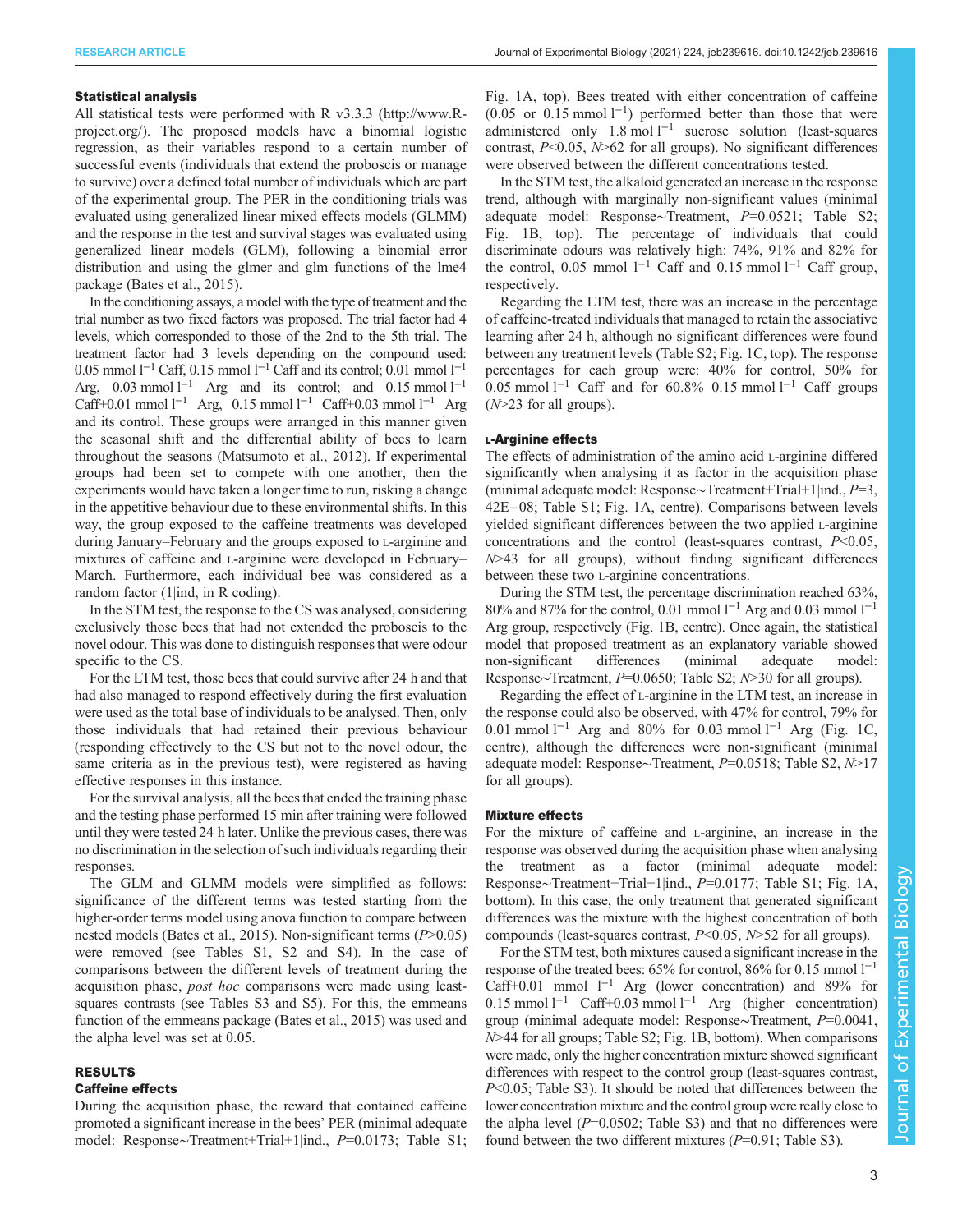<span id="page-3-0"></span>

Fig. 1. Effect of secondary compounds on olfactory classical conditioning of proboscis extension in honeybees. The proboscis extension response (PER) towards the trained odour was quantified over the course of 5 acquisition trials (training phase) in which the unconditioned stimulus (US) consisted of 1.8 mol  $\Gamma$ <sup>1</sup> sucrose solution alone (control, 50% w/w) or with the following substances, depending on the treatment: top, 0.05 and 0.15 mmol  $\Gamma$ <sup>1</sup> caffeine (Caff); centre, 0.01 and 0.03 mmol l<sup>−1</sup> L-arginine (Arg); bottom, 0.15 mmol l<sup>−1</sup> Caff+0.01 mmol l<sup>−1</sup> Arg ('Lower conc.') and 0.15 mmol l<sup>−1</sup> Caff+0.03 mmol l<sup>−1</sup> Arg ('Higher conc.'). (A) Training phase. (B) Testing performed 15 min after training (short-term memory). (C) Testing performed 24 h after training (long-term memory). The number of bees tested is shown in parentheses. Asterisks in A indicate a significant difference (least-squares contrast, P<0.05). Different letters in B and C correspond to significant differences between groups (P<0.05).

Application of the mixtures also resulted in significant differences in the LTM test (minimal adequate model: Response∼Treatment, P=0.0045; [Table S2](http://jeb.biologists.org/lookup/doi/10.1242/jeb.239616.supplemental); Fig. 1C, bottom). Regarding the comparisons, significant differences were found between the groups that received either mixture concentration (response: 174% for the lower concentration and 66% for the higher concentration) and the control group (response: 33%) (least-squares contrast,  $P<0.05$ ; [Table S3;](http://jeb.biologists.org/lookup/doi/10.1242/jeb.239616.supplemental)  $N>27$ ), but there were no significant differences between the two mixture groups.

### Survival under the behavioural assays

The survival of the experimental subjects was also analysed, considering the treatment received during the training phase as an exploratory factor. Significant differences were found only in the case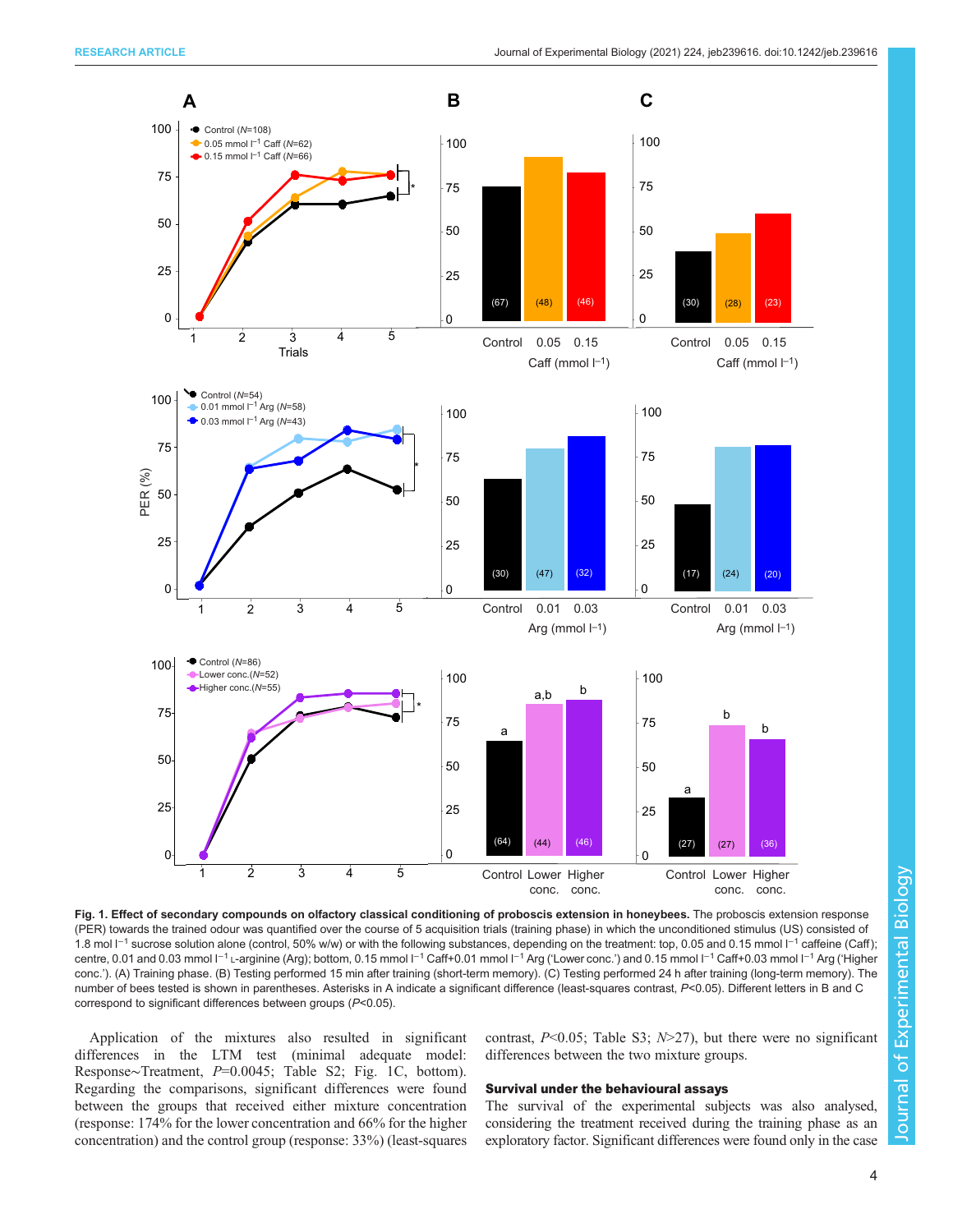of the mixture groups (minimal adequate model: Survival∼Treatment,  $P=0.0015$ ; [Table S4](http://jeb.biologists.org/lookup/doi/10.1242/jeb.239616.supplemental); Fig. 2C), with the higher concentration group showing the greatest survival rate, reaching up to 98% in comparison to 74% for the control group and 80% for the lower concentration group (least-squares contrast, P<0.05; [Table S5](http://jeb.biologists.org/lookup/doi/10.1242/jeb.239616.supplemental)).

The caffeine group (including its control) showed ∼70% survival (Fig. 2A), whereas for the L-arginine group, the survival rate was around 80% (Fig. 2B). As previously mentioned, in none of these cases were there significant differences between treatments [\(Table S4\)](http://jeb.biologists.org/lookup/doi/10.1242/jeb.239616.supplemental).

# **DISCUSSION**

The results presented in this study demonstrate the powerful effect that the oral administration of combined secondary compounds found in nectars can have on cognitive ability and survival in honeybees. Regarding memory retention tested immediately after conditioning (STM), the higher concentration mixture presented significant improvements compared with the lower concentration mixture and the control group. Caffeine and L-arginine offered individually did not show significant effects, although it is worth mentioning that the differences with respect to the null model were marginal, denoting a clear biological pattern. The same was true when memory retention was tested 24 h later (LTM), with only the combined treatment groups differing significantly from the control. When analysing the effect of these substances on the survival of bees, it was found that the mixture of caffeine and L-arginine at their highest concentrations allowed a survival rate of 98% after 24 h. This treatment appeared to be the only one that presented significant differences when compared with their respective control groups.

## Effects of single compounds on learning

The results obtained here concur with prior reports showing that the administration of field-realistic doses of caffeine was linked to an improvement in associative learning. It might be surprising that the alkaloid caffeine can cause an increase in the acquisition rate of an appetitive learning procedure, as caffeine is considered an aversive substance for many arthropods [\(Kretschmar and Baumann, 1999\)](#page-6-0). However, aversion responses were only found in bees that had been exposed to concentrations of this compound higher than 1 mmol  $1^{-1}$ [\(Singaravelan et al., 2005](#page-6-0); [Wright et al., 2013\)](#page-6-0). In the present study, the addition of caffeine, at either of our chosen concentrations, did

not result as an improvement in STM. In previous studies, it was argued that this alkaloid has complex effects on learning and memory in bees, facilitating long-lasting learning processes ([Wright](#page-6-0) [et al., 2013](#page-6-0); [Mustard, 2014](#page-6-0)). However, under our experimental conditions, memory retention did not change if it was tested either immediately after conditioning or 24 h later.

Regarding the amino acid L-arginine, its use during the acquisition phase caused an increased response for both concentrations offered. Given that it is an essential nutritional component for insects [\(House,](#page-6-0) [1965\)](#page-6-0), its potential recognition by bees as a palatable substance would be expected. In line with this, previous studies have shown that the presence of other amino acids offered during or before training affects honeybee learning performance [\(Kim and Smith, 2000](#page-6-0); [Simcock et al., 2014](#page-6-0); [Nicholls et al., 2019\)](#page-6-0). In addition, another study has shown that bees can identify umami taste, and has characterized a chemosensory taste receptor that responds to L-amino acids (AmGr10), among which is L-arginine ([Lim et al., 2019](#page-6-0)). However, none of these studies analysed how these amino acids influence the performance of associative learning of a gustatory nature. Previous reports did show an improvement in STM [\(Chalisova et al., 2011](#page-6-0); [Lopatina et al., 2017](#page-6-0)). In the present study, an improved response with both concentrations of L-arginine was found; however, differences were not significant, even though the P-value was close to the alpha level  $(P=0.065)$ . In view of these results, it is unclear why the strength of this type of memory should be affected. Its mechanism of action implies an increase in protein synthesis, affecting only long-term processes. However, it should be noted that in Drosophila spp., nitric oxide, a product of the arginine pathway, is also involved in the modulation of cholinergic excitatory pathways during the early stages of olfactory processing ([Duan et al., 2012](#page-6-0)).

In honeybees, arginine intervenes not only in nitric oxide synthesis but also in the biochemical processes that trigger protein synthesis and form traceable memory ([Müller, 1996](#page-6-0), [1997\)](#page-6-0). This is consistent with the results we found in the LTM tests, in which both concentrations of L-arginine resulted in an augmented (but not significant) response. Given that the mechanism of action of arginine promotes the formation of traceable memories, we would expect to find a significant increase in the response when applying this substance. Nevertheless, it is worth mentioning that this is the first report in which a long-lasting response involving appetitive learning has been documented in insects. A previous study in the



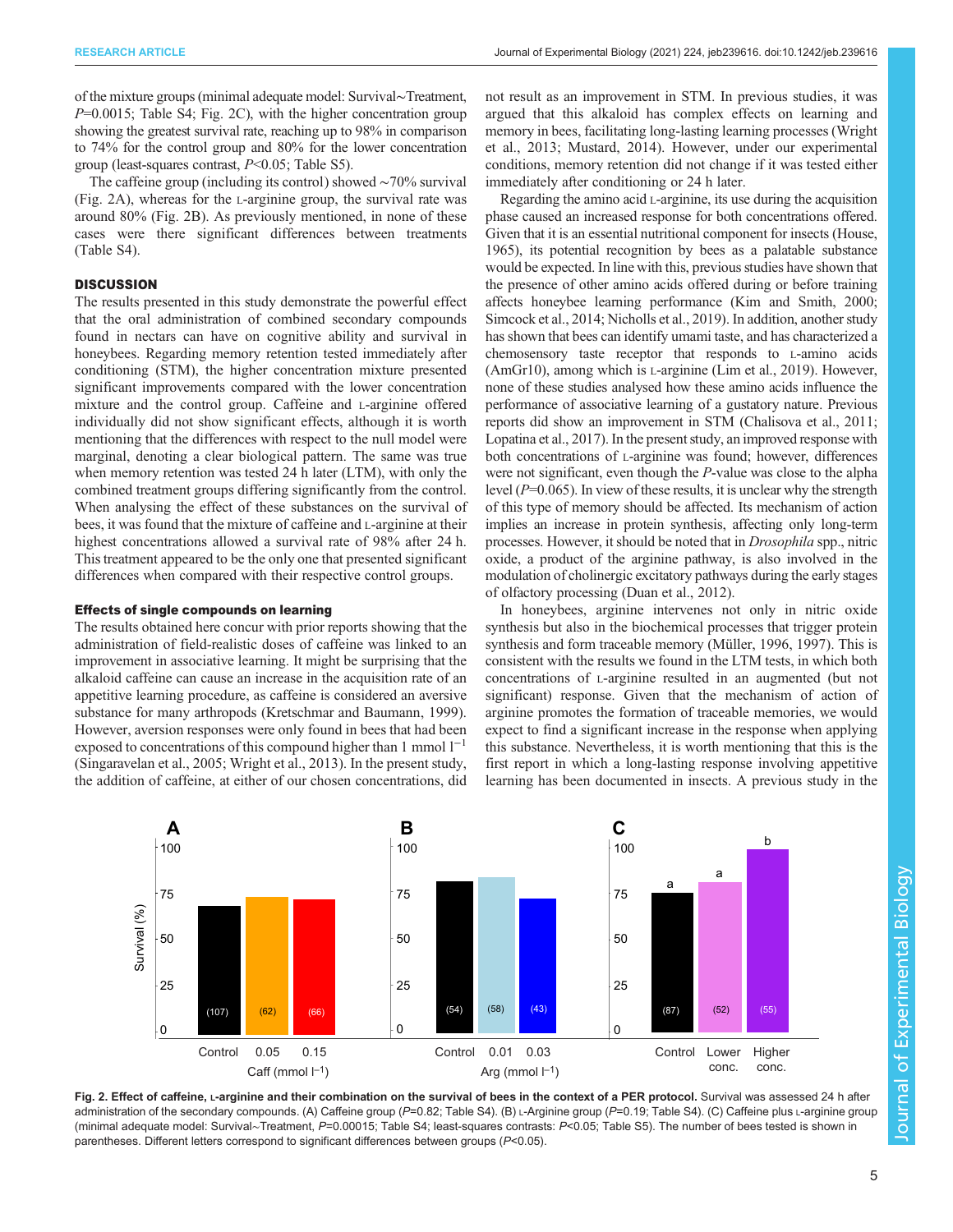<span id="page-5-0"></span>praying mantis Stagmatoptera biocellata, performed in an aversive context (simulation of a predatory attack), found that arginine facilitates LTM formation (D'[Alessio et al., 1982\)](#page-6-0). However, because of the relevance of arginine as precursor in the biochemical cascades involving in LTM processes, it is not surprising that this improvement in the responses was detected.

## Effects of combined compounds on learning

The mixture with the highest concentration of L-arginine was the only one that showed a significant effect when comparing it with the rest of the treatments during the acquisition phase. The reasons why this mixture generated a differential response cannot be explained solely by the individual effect of L-arginine, given the results found for application of L-arginine alone. Thus, it is possible there is some combined effect on the acquisition phase when this mixture is administered. A similar pattern was observed for STM, although in this case the differences between the lower concentration mixture and the control group were almost significant  $(P=0.0502)$  and there were no differences found between the two mixtures  $(P=0.91)$ .

Regarding the LTM test, both mixtures showed significant differences from the control when memory retention was evaluated. In view of these results and considering the excitatory effect of caffeine on the Kenyon neurons [\(Wright et al., 2013](#page-6-0)), which are involved in high-order associative memory, and the participation of arginine pathways enhancing protein synthesis involved in memory formation [\(Müller, 1996](#page-6-0), [1997\)](#page-6-0), it is worth considering future studies that take into account both underlying processes to clarify this issue.

#### Survival of harnessed bees

The only significant increase in the survival rate under the PER protocol was recorded for the mixture with the highest concentration, where survival of individuals reached 98% (compared with 74% of control bees and 80% of those that received the lower concentration mixture). It is interesting that when these compounds were administered individually, they did not generate any effect, but when they were administered together, such a noticeable change occurred. It is likely that there is a conjunction of the independent effects of each substance. On the one hand, there is the beneficial antioxidant action of caffeine [\(Lee, 2000; Kri](#page-6-0)ško [et al., 2005; León-Carmona and Galano, 2011\)](#page-6-0), which has been shown to increase honeybee survival when administered *ad libitum* at a concentration of 0.25 mmol l−<sup>1</sup> ([Strachecka et al., 2014\)](#page-6-0). On the other hand, there is the effect of arginine that, despite the lack of records of its influence on the survival of honeybees, is known to increase survival rate in vertebrate embryos (Bérard and Bee, 2010), while its product, nitric oxide, improves the immune system in certain insects [\(Rivero, 2006; Negri et al., 2013\)](#page-6-0).

In summary, in the present work we have demonstrated for the first time that honeybee cognitive ability can be enhanced by combining two different sorts of secondary compounds that occur in natural floral nectars. These two substances are well known to participate directly or indirectly in different mechanisms of action underlying associative learning processes in honeybees [\(Müller,](#page-6-0) [1996](#page-6-0), [2000](#page-6-0); [Wright et al., 2013](#page-6-0)). Because of this unexpected finding, it is worth focusing on neurobiological approaches to obtain a better understanding of this combined effect on the mechanisms involved. The understanding of these processes might even have implications at the social scale, given the highly social nature of the honeybees ([Müller, 1996\)](#page-6-0). If we consider learning as the ability to focus on the connection between a series of events and to retain that information [\(Mackintosh, 1994\)](#page-6-0), it would be expected that the processes that enhance this at the individual level will also

facilitate learning mediated by social interactions with nestmates such as mouth-to-mouth food exchange or trophallaxis [\(Farina](#page-6-0) [et al., 2005](#page-6-0)). Honeybees combine these social learning events with complex communication systems such as the waggle dance to obtain multicomponent information about resources [\(Grüter and Farina,](#page-6-0) [2009\)](#page-6-0). Thus, fast information propagation related to profitable food sources promotes recruitment and increases the foraging force of the whole colony [\(Grüter and Farina, 2009](#page-6-0)). Within this framework, secondary compounds acting on individual appetitive responses would promote faster collective output, as demonstrated when caffeine presented in the diet increased behavioural responses at the individual and social level ([Couvillon et al., 2015](#page-6-0)).

Finally, if we consider that social bees are involved in pollination of more than 70% of crops across the globe (Aizen and Harder, 2009), the present findings may have implications for pollination ecosystems. Recently, it has been demonstrated that the use of synthetic mimic odours of the floral crop learned inside the beehive is a suitable procedure to improve yield in commercial crops [\(Farina](#page-6-0) [et al., 2020\)](#page-6-0). If it were possible to complement this with these secondary compounds that act as memory enhancers, pollination efficiency might be improved further.

#### **Acknowledgements**

We thank the CONICET, University of Buenos Aires and ANPCYT for support. We are also indebted to the Editor, Ken Lukowiak, and the two referees for their valuable comments and suggestions on an early version of the manuscript.

#### Competing interests

The authors declare no competing or financial interests.

#### Author contributions

Conceptualization: F.P., W.M.F.; Methodology: I.L.M.; Validation: I.L.M., F.P., W.M.F.; Formal analysis: I.L.M., F.P.; Investigation: I.L.M.; Resources: W.M.F.; Data curation: I.L.M., F.P., W.M.F.; Writing - original draft: I.L.M., F.P., W.M.F.; Writing review & editing: I.L.M., F.P., W.M.F.; Visualization: F.P., W.M.F.; Supervision: F.P., W.M.F.; Project administration: W.M.F.; Funding acquisition: W.M.F.

#### Funding

This work was supported by FONCYT-ANPCYT (PICT 2016 2084), the University of Buenos Aires (UBACYT 2018 20020170100078BA) and CONICET (PIP 112- 201501-00633) to W.M.F.

#### Data availability

Data from this study are available in the Dryad digital repository [\(Marchi et al., 2021\)](#page-6-0): [q573n5thg.](https://doi.org/10.5061/dryad.q573n5thg)

#### Supplementary information

Supplementary information available online at

<https://jeb.biologists.org/lookup/doi/10.1242/jeb.239616.supplemental>

#### References

- Adler, L. S. [\(2000\). The ecological significance of toxic nectar.](https://doi.org/10.1034/j.1600-0706.2000.910301.x) Oikos 91, 409-420 [doi:10.1034/j.1600-0706.2000.910301.x](https://doi.org/10.1034/j.1600-0706.2000.910301.x)
- Aizen, M. A. and Harder, L. D. [\(2009\). The global stock of domesticated honey bees](https://doi.org/10.1016/j.cub.2009.03.071) [is growing slower than agricultural demand for pollination.](https://doi.org/10.1016/j.cub.2009.03.071) Curr. Biol. 19, 915-918. [doi:10.1016/j.cub.2009.03.071](https://doi.org/10.1016/j.cub.2009.03.071)
- Baker, I. and Baker, H. G. [\(1976\). Analyses of amino acids in flower nectars of](https://doi.org/10.1111/j.1469-8137.1976.tb01441.x) [hybrids and their parents, with phylogenetic implications.](https://doi.org/10.1111/j.1469-8137.1976.tb01441.x) New Phytol. 76, 87-98. [doi:10.1111/j.1469-8137.1976.tb01441.x](https://doi.org/10.1111/j.1469-8137.1976.tb01441.x)
- [Baracchi, D., Brown, M. J. F. and Chittka, L.](https://doi.org/10.12688/f1000research.6262.1) (2015). Weak and contradictory [effects of self-medication with nectar nicotine by parasitized bumblebees?](https://doi.org/10.12688/f1000research.6262.1) F1000Research 4[, 73. doi:10.12688/f1000research.6262.1](https://doi.org/10.12688/f1000research.6262.1)
- Bates, D., Mä[chler, M., Bolker, B. M. and Walker, S. C.](https://doi.org/10.18637/jss.v067.i01) (2015). Fitting linear mixedeffects models using lme4. J. Stat. Softw. 67[, 1-48. doi:10.18637/jss.v067.i01](https://doi.org/10.18637/jss.v067.i01)
- Bérard, J. and Bee, G. [\(2010\). Effects of dietary L-arginine supplementation to gilts](https://doi.org/10.1017/S1751731110000881) [during early gestation on foetal survival, growth and myofiber formation.](https://doi.org/10.1017/S1751731110000881) Animal 4[, 1680-1687. doi:10.1017/S1751731110000881](https://doi.org/10.1017/S1751731110000881)
- Bitterman, M. E., Menzel, R., Fietz, A. and Schäfer, S. (1983). Classical [conditioning of proboscis extension in honeybees \(Apis mellifera\).](https://doi.org/10.1037/0735-7036.97.2.107) J. Comp. Psychol. 97[, 107-119. doi:10.1037/0735-7036.97.2.107](https://doi.org/10.1037/0735-7036.97.2.107)